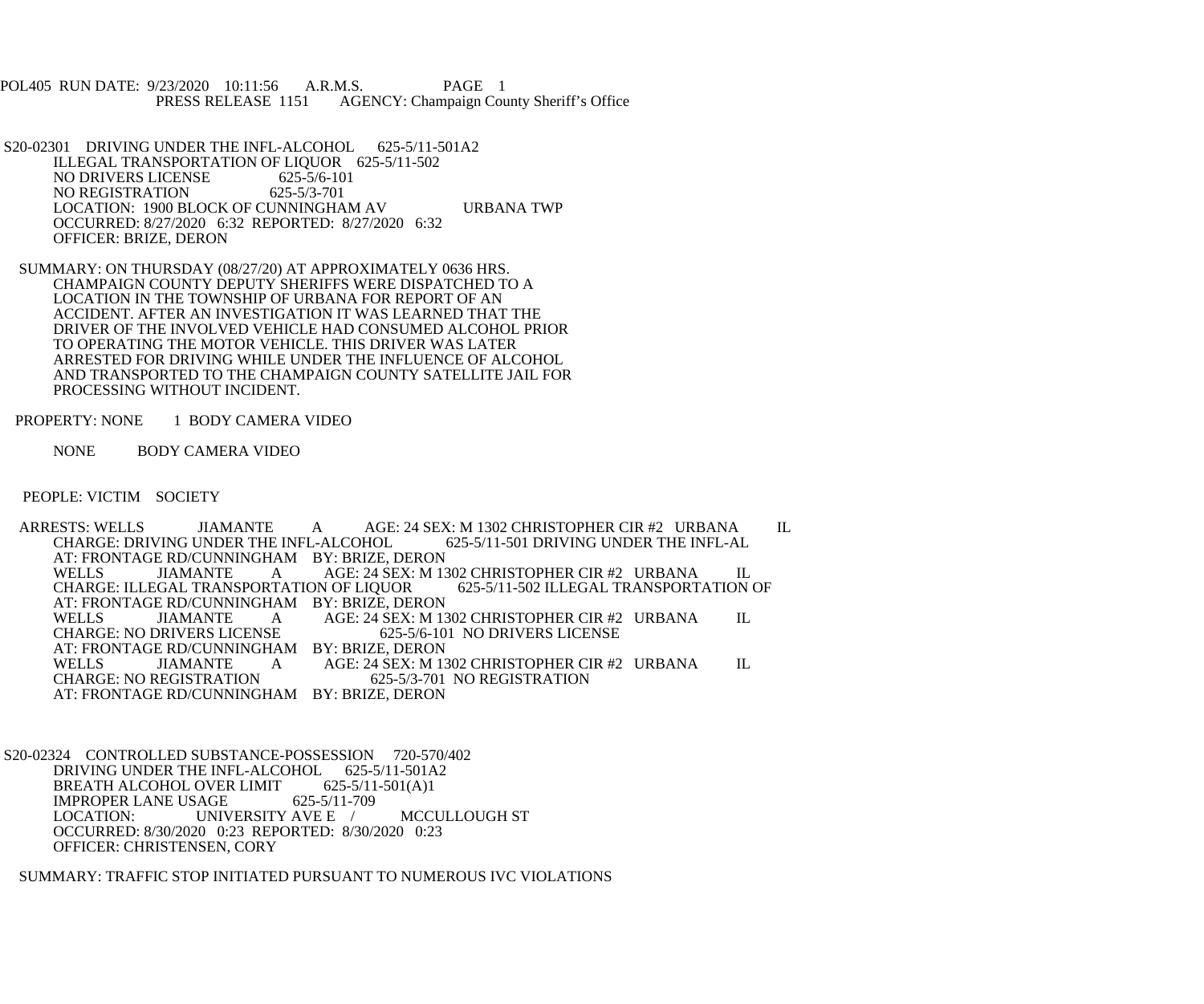POL405 RUN DATE: 9/23/2020 10:11:56 A.R.M.S. PAGE 2<br>PRESS RELEASE 1151 AGENCY: Champaign Cou AGENCY: Champaign County Sheriff's Office IN URBANA IL. IT WAS LEARNED THAT THE DRIVER HAD A VALID CONCEALED CARRY LICENSE AND A FIREARM INSIDE OF THE VEHICLE. THE DRIVER ADMITTED TO CONSUMING ALCOHOL PRIOR TO OPERATING HIS VEHICLE AND INITIALLY RESISTED COMMANDS TO EXIT THE VEHICLE DUE TO A FIREARM BEING LOCATED INSIDE OF THE VEHICLE. THE DRIVER WAS DETAINED IN HANDCUFFS AND A LOADED FIREARM WAS LOCATED IN THE CENTER CONSOLE OF THE VEHICLE. THE DRIVER SHOWED SIGNS OF IMPAIRMENT THROUGHOUT SFST'S. THE DRIVER WAS PLACED UNDER ARREST FOR DUI THE DRIVER WAS TRANSPORTED TO THE CCSO SATELLITE JAIL. DEPUTIES DISCOVERED NUMEROUS PILLS INSIDE OF A PILL BOTTLE WHICH DID NOT CONTAIN A PRESCRIPTION LABEL. THE PILLS WERE LATER IDENTIFIED AS A CONTROLLED SUBSTANCE WHILE CONDUCTING A VEHICLE INVENTORY PURSUANT TO A CCSO TOW IN REPORT. THE DRIVER WAS ISSUED A STATE NTA FOR POSSESSING A CONTROLLED SUBSTANCE.

PROPERTY: NONE PHOTOS-DIGITAL

NONE BODY CAMERA VIDEO

NONE 5 BODY CAMERA VIDEO

PEOPLE: VICTIM SOCIETY

ARRESTS: DISNEY ADAM MAGE: 37 SEX: M 5654 HANSSEN GURNEE IL<br>CHARGE: CONTROLLED SUBSTANCE-POSSESSION 720-570/402 CONTROLLED SUBSTANCE-POSS CHARGE: CONTROLLED SUBSTANCE-POSSESSION<br>AT: BRADLEY/LINCOLN BY: CHRISTENSEN, C AT: BRADLEY/LINCOLN BY: CHRISTENSEN, CORY<br>DISNEY ADAM MAGE: 37 SEX: M 565 M AGE: 37 SEX: M 5654 HANSSEN GURNEE IL<br>THE INFL-ALCOHOL 625-5/11-501 DRIVING UNDER THE INFL-AL CHARGE: DRIVING UNDER THE INFL-ALCOHOL<br>AT: BRADLEY/LINCOLN BY: CHRISTENSEN BY: CHRISTENSEN, CORY DISNEY ADAM M AGE: 37 SEX: M 5654 HANSSEN GURNEE IL CHARGE: BREATH ALCOHOL OVER LIMIT 625-5/11-501 BREATH ALCOHOL OVER CHARGE: BREATH ALCOHOL OVER LIMIT 625-5/11-501 BREATH ALCOHOL OVER LIMIT AT: BRADLEY/LINCOLN BY: CHRISTENSEN, CORY AT: BRADLEY/LINCOLN BY: CHRISTENSEN, CORY<br>DISNEY ADAM MAGE: 37 SEX: M 565 M AGE: 37 SEX: M 5654 HANSSEN GURNEE IL<br>SAGE 625-5/11-709 IMPROPER LANE USAGE CHARGE: IMPROPER LANE USAGE<br>AT: BRADLEY/LINCOLN BY: 0 BY: CHRISTENSEN, CORY

 S20-02426 BATTERY-DOMESTIC 720-5/12-3.2 LOCATION: 00 BLOCK OF CARROLL ST MAHOMET TOWNSHIP OCCURRED: 9/08/2020 20:00 REPORTED: 9/08/2020 20:01 OFFICER: MAYO, NICHOLAS

 SUMMARY: ON THE ABOVE STATED DATE AND TIME, DEPUTIES WERE DISPATCHED TO A RESIDENCE IN MAHOMET TOWNSHIP FOR A POSSIBLE DOMESTIC BATTERY. DEPUTIES INTERVIEWED BOTH PARTIES INVOLVED. DEPUTIES TOOK STATEMENTS FROM BOTH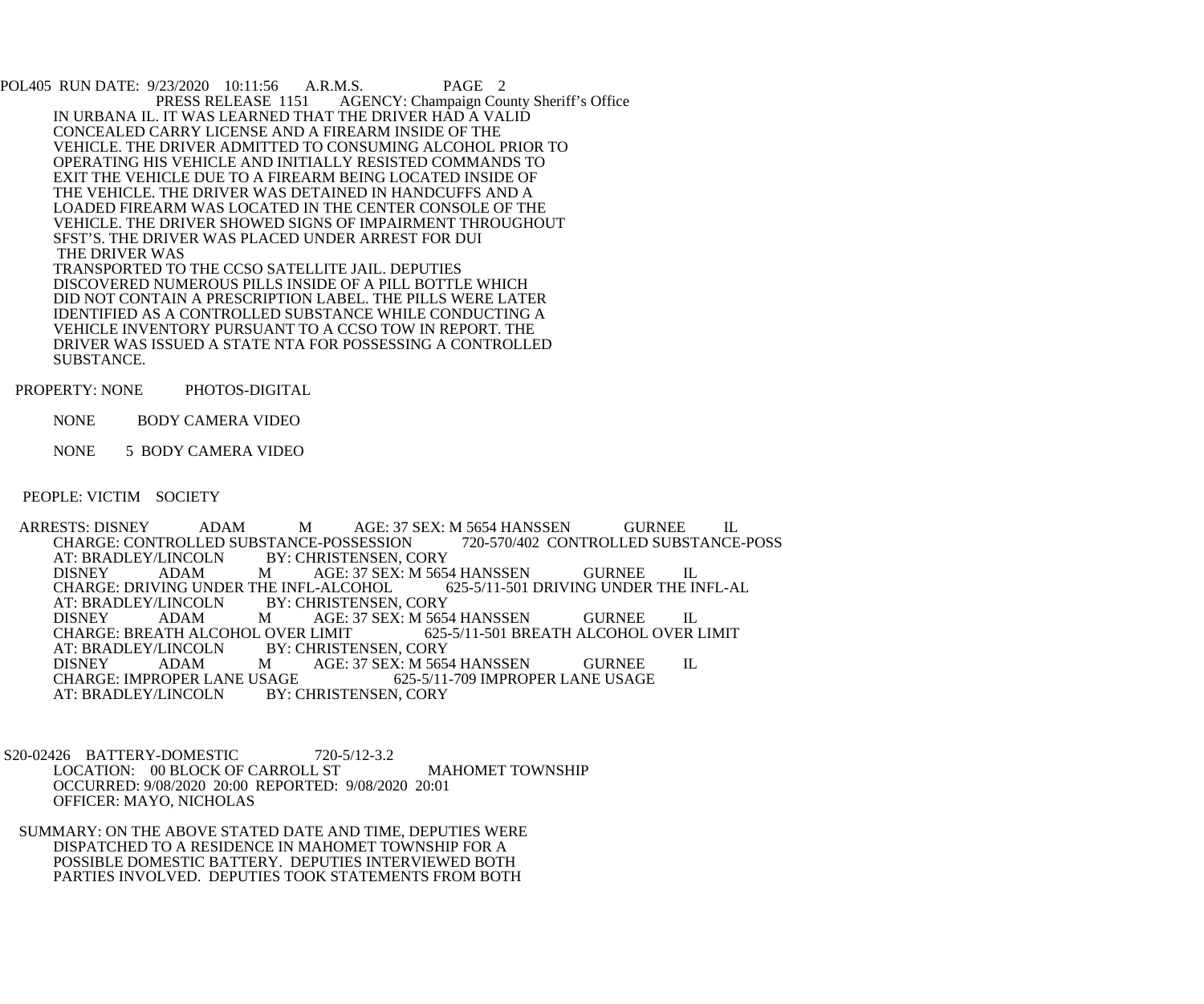POL405 RUN DATE: 9/23/2020 10:11:56 A.R.M.S. PAGE 3<br>PRESS RELEASE 1151 AGENCY: Champaign Cou AGENCY: Champaign County Sheriff's Office PARTIES AND THEY WERE SEPARATED FOR THE EVENING.

PROPERTY: NONE 1 BODY CAMERA VIDEO

 OFFENDER AGE: 37 SEX: F OFFENDER AGE: 52 SEX: M VICTIM AGE: 37 SEX: F MAHOMET IL VICTIM AGE: 52 SEX: M MAHOMET IL

- S20-02439 CRIMINAL DAMAGE TO PROPERTY 720-5/21-1 LOCATION: 00 BLOCK OF ANTHONY DR W CHAMPAIGN TOWNSHIP OCCURRED: 9/09/2020 17:00 REPORTED: 9/10/2020 17:10 OFFICER: FLOYD,CODY L
- SUMMARY: ON 9/10/20 AT APPROXIMATELY 17:56 HOURS, CHAMPAIGN COUNTY SHERIFF'S DEPUTIES WERE DISPATCHED TO THE 1400 BLOCK OF ANTHONY DR. IN CHAMPAIGN TOWNSHIP FOR THE REPORT OF CRIMINAL DAMAGE TO A MOTOR VEHICLE. DAMAGE WAS OBSERVED TO THE WINDSHIELD OF AN RV. NO SUSPECT INFORMATION IS AVAILABLE AT THIS TIME.
- PROPERTY: NONE BODY CAMERA VIDEO
	- NONE PHOTOS-DIGITAL
	- OFFENDER SEX: RACE: HEIGHT: 000 WEIGHT: 000 HAIR: EYES:<br>VICTIM AGE: 73 SEX: M CHAMPAIGN IL VICTIM AGE: 73 SEX: M CHAMPAIGN
- S20-02482 BURGLARY FROM MOTOR VEHICLE 720-5/19-1 CONSPIRE LOCATION: 600 BLOCK OF PARK LANE DR OCCURRED: 9/13/2020 21:30 REPORTED: 9/14/2020 16:28 OFFICER: WELDON, MATTHEW
- SUMMARY: DISPATCHED TO A CHAMPAIGN TOWNSHIP ADDRESS IN REFERENCE TO A REPORT OF BURGLARY IN A MOTOR VEHICLE. THE VICTIM HAD FOUND THE DOOR TO THEIR VEHICLE LEFT OPEN AND THE CONTENTS OF HER CENTER CONSOLE SPRAWLED OUT INSIDE THE CAR. THE VICTIM ADVISED NOTHING OF VALUE WAS MISSING OR DAMAGED. THE NEIGHBOR ACROSS THE STREET ADVISED THAT THEY HAD ALSO DISCOVERED THE DOOR TO THEIR VEHICLE OPEN AT THE SAME TIME. THE NEIGHBOR ALSO REPORTED THAT NOTHING OF VALUE WAS MISSING OR DAMAGED. NO SUSPECTS AT THIS TIME.
- PROPERTY: NONE 1 BODY CAMERA VIDEO

OFFENDER SEX: RACE: HEIGHT: 000 WEIGHT: 000 HAIR: EYES:<br>VICTIM AGE: 32 SEX: F CHAMPAIGN IL VICTIM AGE: 32 SEX: F CHAMPAIGN VICTIM AGE: 43 SEX: F CHAMPAIGN IL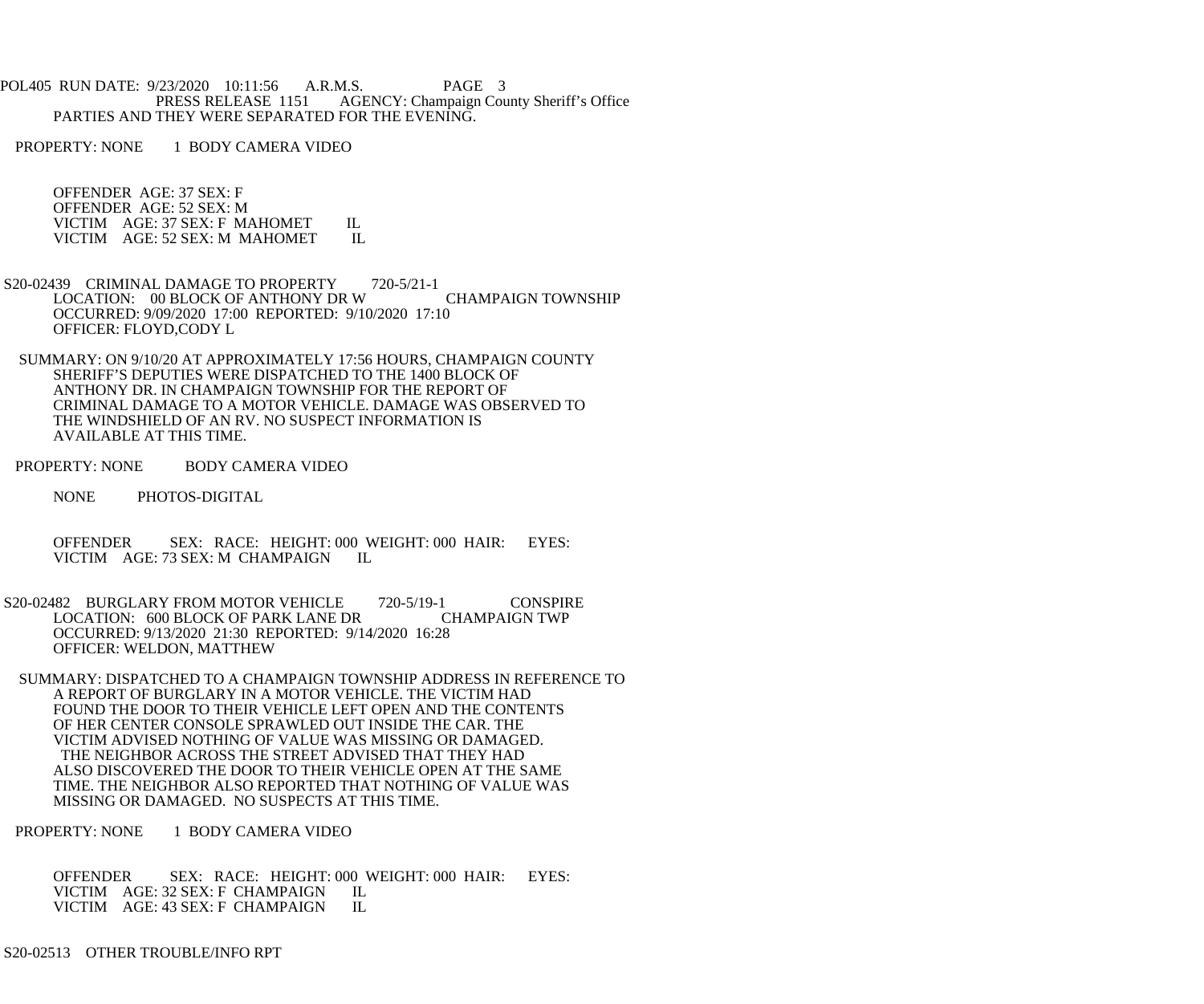POL405 RUN DATE: 9/23/2020 10:11:56 A.R.M.S. PAGE 4<br>PRESS RELEASE 1151 AGENCY: Champaign Cou AGENCY: Champaign County Sheriff's Office LOCATION: 00 BLOCK OF FIRST ST W HOMER OCCURRED: 9/06/2020 17:00 REPORTED: 9/16/2020 23:24 OFFICER: CARLSON,CHRISTOPHER T

- SUMMARY: ON 09/17/2020 AT APPROXIMATELY 0030 HOURS, CHAMPAIGN COUNTY SHERIFF DEPUTIES RECEIVED A CALL FROM A SUBJECT REPORTING THEIR VEHICLE WAS SOLD BY ANOTHER PARTY WITHOUT PERMISSION. DEPUTIES INTERVIEWED THE INVOLVED PARTIES. NO ARREST MADE AT THIS TIME.
- S20-02517 TELEPHONE THREAT 720-5/26.5-2(A)(2)<br>LOCATION: 00 BLOCK OF CEDAR DR ST JOSEPH LOCATION: 00 BLOCK OF CEDAR DR OCCURRED: 9/16/2020 12:00 REPORTED: 9/17/2020 12:16 OFFICER: GOOD, ANDREW
- SUMMARY: CCSO RESPONDED TO THE 600 BLOCK OF CEDAR DRIVE, ST. JOSEPH, ILLINOIS, FOR A REPORT OF TELEPHONE HARASSMENT. ONCE ON SCENE, THE FEMALE VICTIM ALLEGED THAT SHE WAS BEING THREATENED AND HARASSED, VIA TELEPHONE, BY THE SUSPECT. THE VICTIM RELATED THAT THIS IS ONGOING AND STEMS FROM A FAMILY DISPUTE. CCSO ATTEMPTED TO LOCATE THE OFFENDER, BUT THE OFFENDER WAS UNCOOPERATIVE.
- PROPERTY: NONE BODY CAMERA VIDEO

 OFFENDER AGE: 27 SEX: M VICTIM AGE: 76 SEX: F ST JOSEPH IL

 S20-02519 WARRANT-IN STATE LOCATION: 00 BLOCK OF OLYMPIAN RD SOMER TOWNSHIP

 OCCURRED: 9/17/2020 14:29 REPORTED: 9/17/2020 14:29 OFFICER: CHRISTENSEN, CORY

- SUMMARY: MALE PLACED UNDER ARREST ON SIX OUTSTANDING CHAMPAIGN COUNTY WARRANT(S).
- PROPERTY: NONE 2 BODY CAMERA VIDEO
- PEOPLE: VICTIM SOCIETY-WARRANTS/RECOVERED PROPERTY OFFENDER AGE: 42 SEX: M

ARRESTS: DORRIS ANTIONE BERNARD AGE: 42 SEX: M 1604 E OLYMPIAN APT #18 URBANA IL<br>CHARGE: WARRANT-IN STATE WARRANT WARRANT-IN STATE WARRANT WARRANT-IN STATE<br>ROBERT OLIGER. BILL AT: 1600 BLK E OLYMPIAN BY: HUBBARD, ROBERT

 S20-02538 WARRANT-IN STATE LOCATION: 00 BLOCK OF COACHMAN DR URBANA TOWNSHIP OCCURRED: 9/19/2020 2:28 REPORTED: 9/19/2020 2:28 OFFICER: REIFSTECK, CHASE